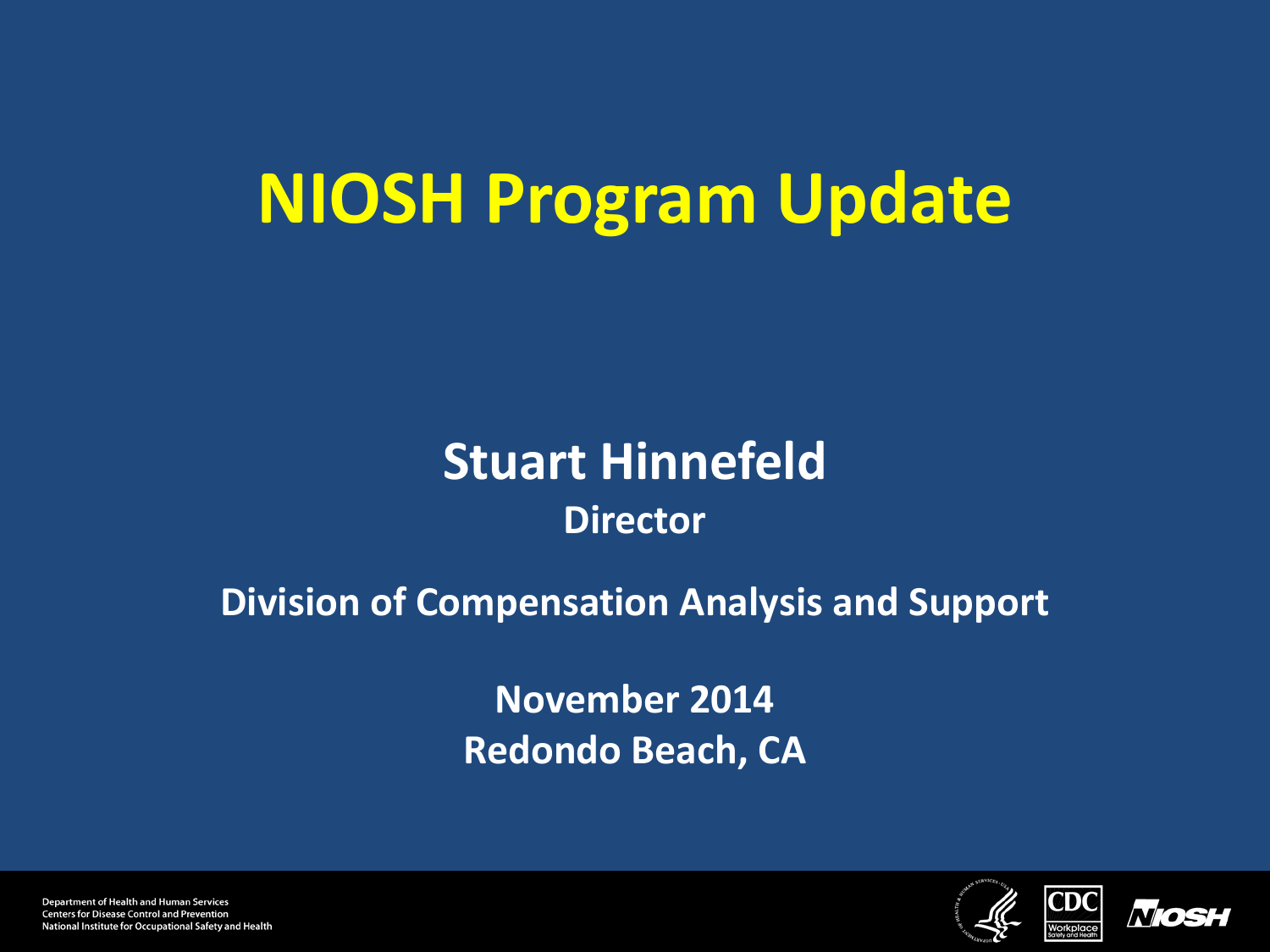### **Program News**

**E** September Dose Reconstruction and Special **Exposure Cohort workshop in Cincinnati**

#### **Joint Outreach Task Group meetings**

- **August 26 in Richland, WA**
- **August 27 in Spokane, WA**
- **September 15 in Rochester, NY**
- **October 21-22 in Paducah, KY**



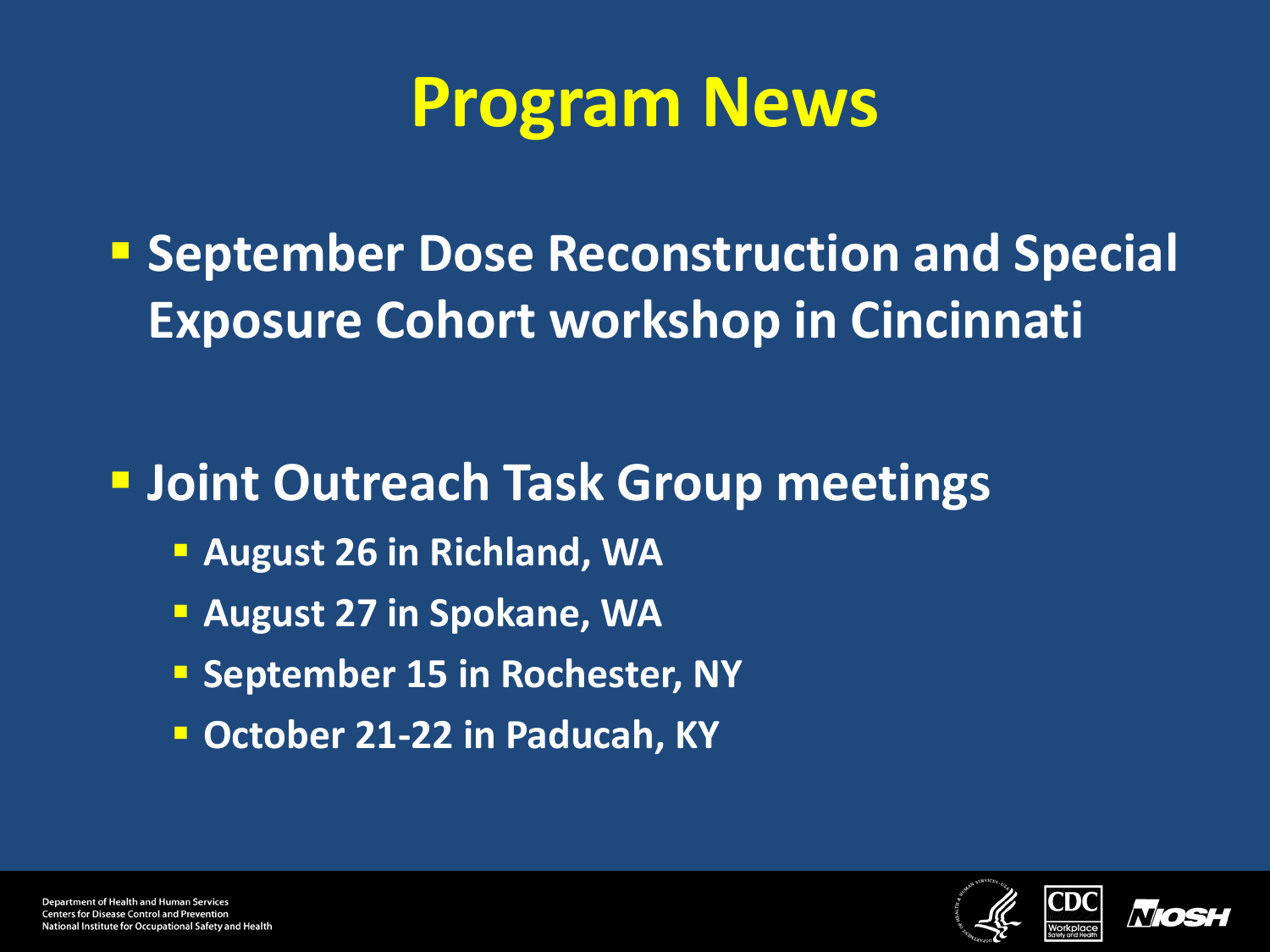# **Overall Initial Claim Information**

**(as of October 29, 2014)**

- **42,310 cases have been referred to NIOSH for Dose Reconstruction (DR)**
- **40,326 cases have been returned to Department of Labor (DOL)**
	- **Cases submitted with a DR report 35,610**
	- **Cases currently pulled from DR by DOL 1,365**
	- **Cases pulled for Special Exposure Cohort (SEC) 3,351**
- **1,284 cases remained at NIOSH for DR**
- **700 cases were administratively closed**



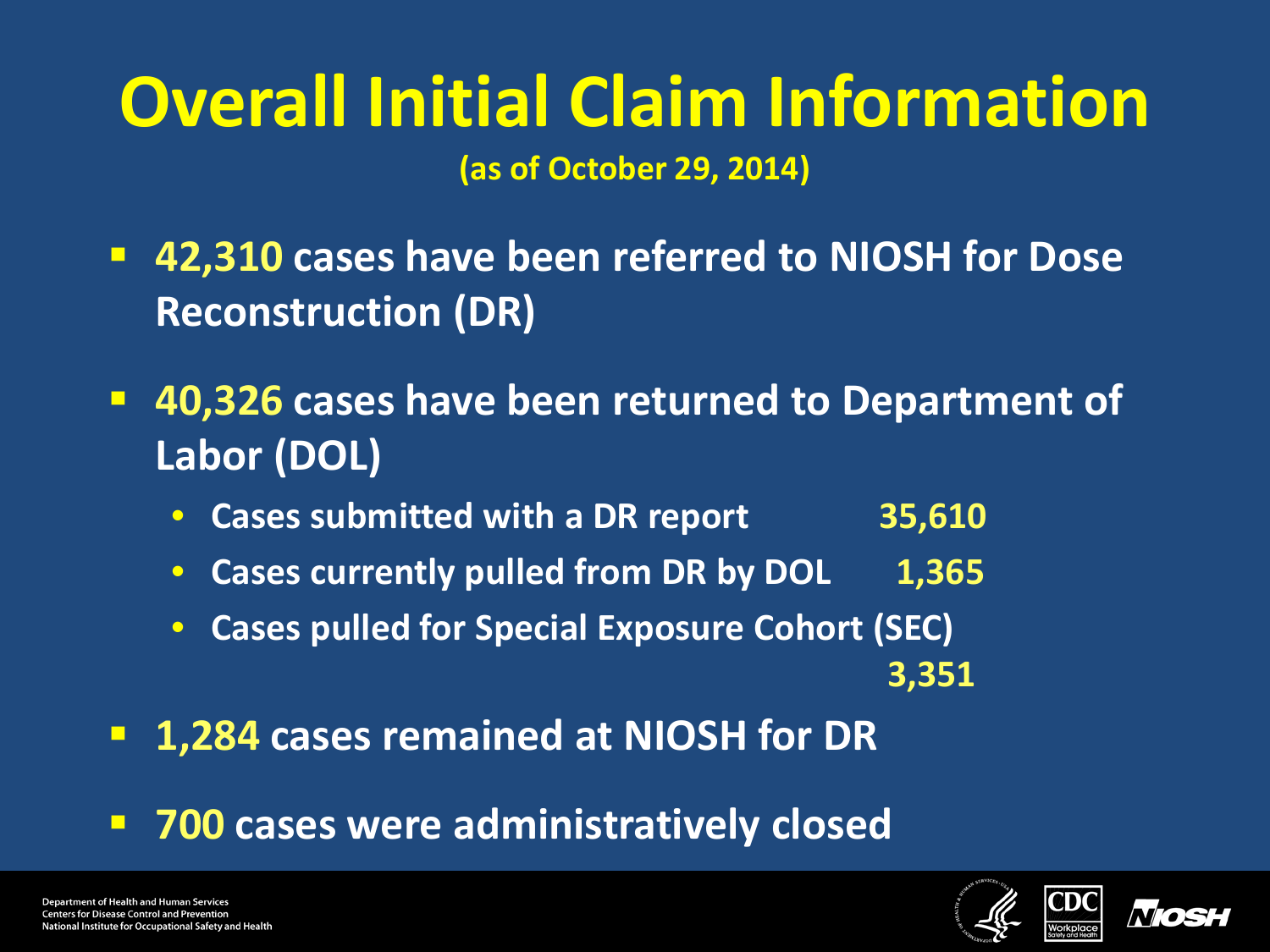#### **Overview of Active Cases (as of October 29, 2014)**

**Of the 1,284 cases remaining at NIOSH for DR**

- **278 cases in DR process**
- **308 initial draft DR reports with claimants, NIOSH is awaiting the return of the OCAS-1 form**
- **698 cases in development for DR**

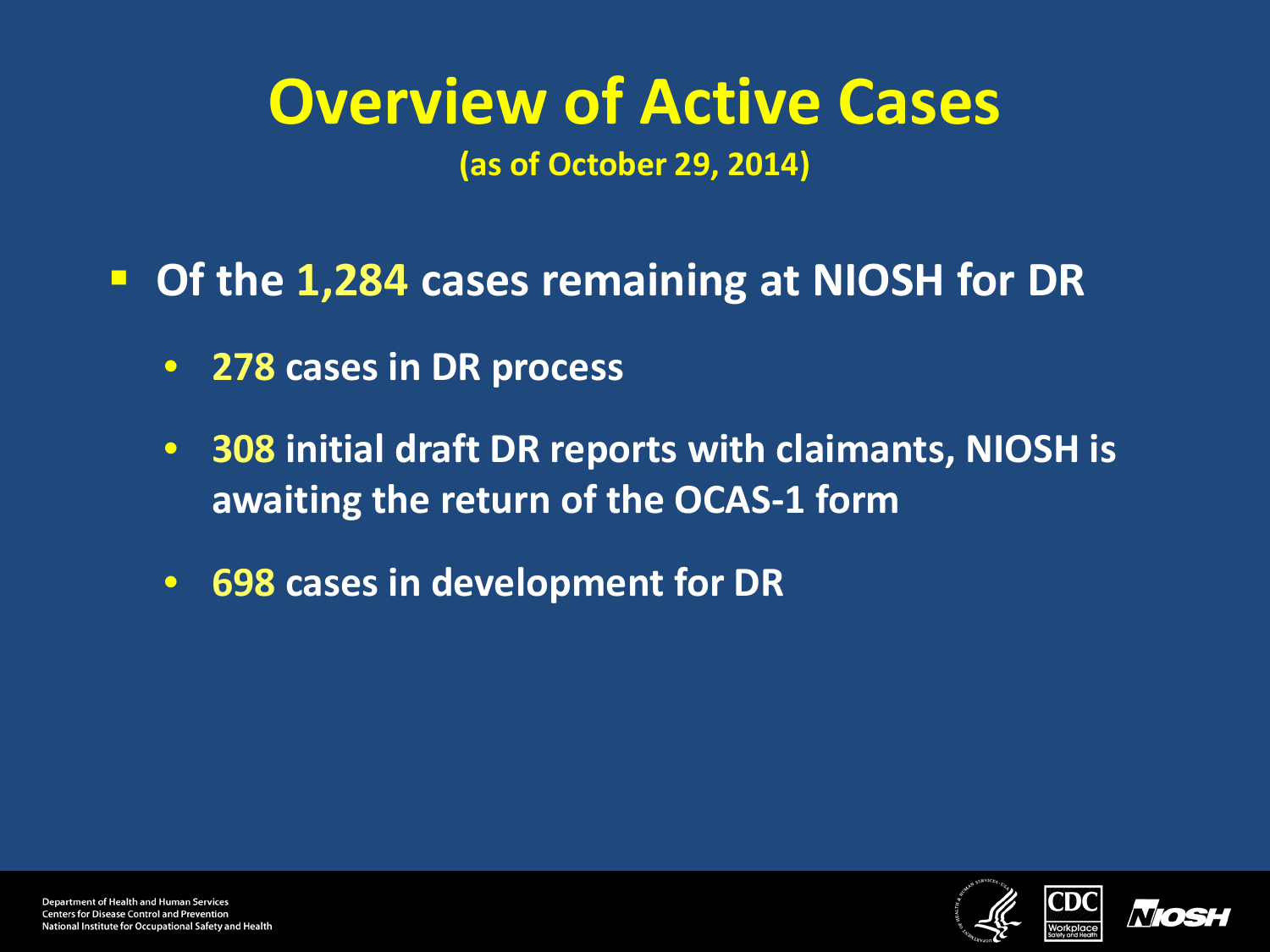**Probability of Causation (PoC) Summary for Completed DRs (as of October 29, 2014**)

- **Of the 35,667 DRs sent back to DOL for final adjudication:**
	- **10,073 cases had a PoC ≥ 50%**
	- **25,594 cases had a PoC < 50%**



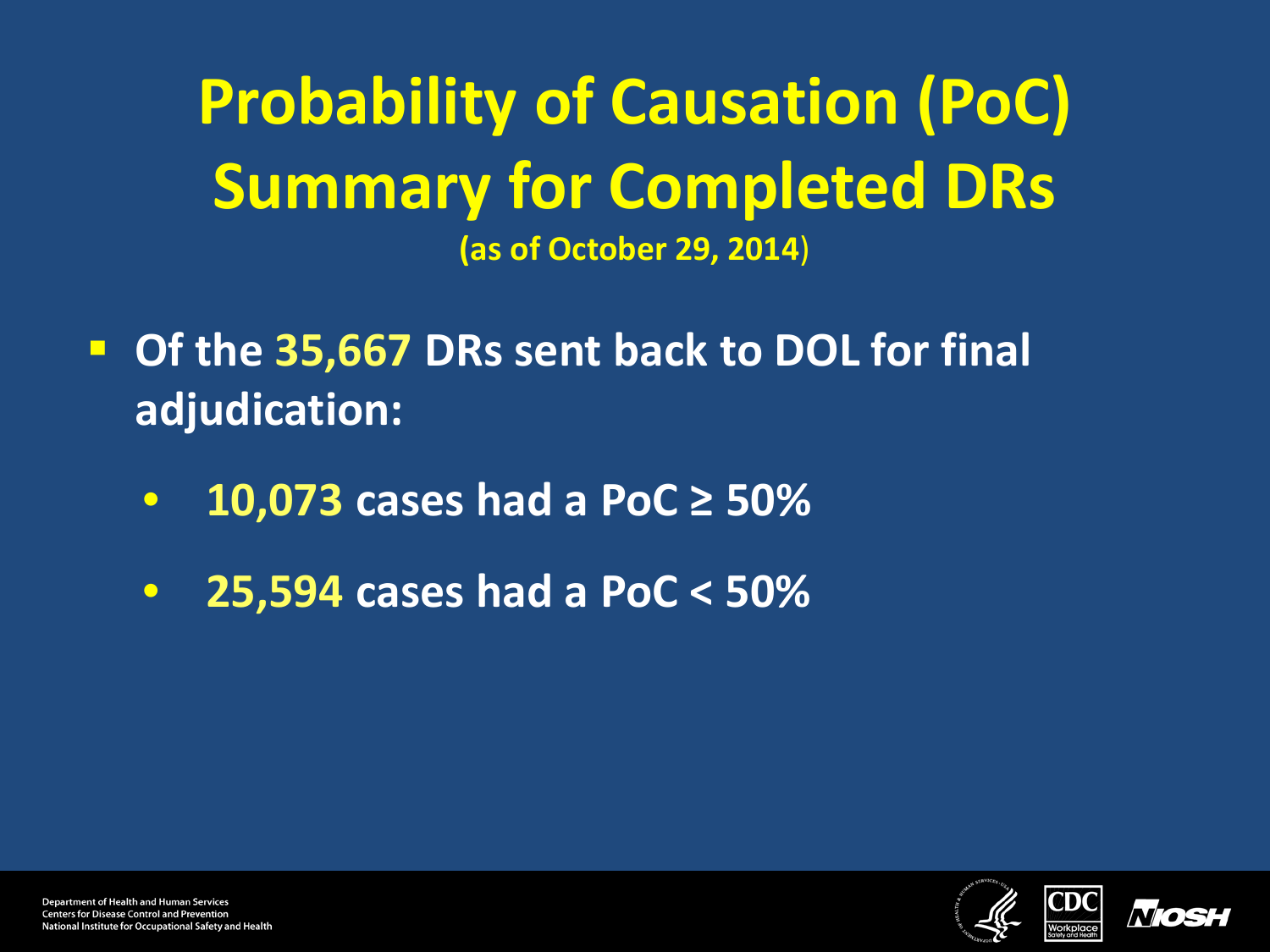#### **Submittals vs. Production**

**(as of October 29, 2014)**







-- Final DR Reports to DOL

**Department of Health and Human Services Centers for Disease Control and Prevention** National Institute for Occupational Safety and Health



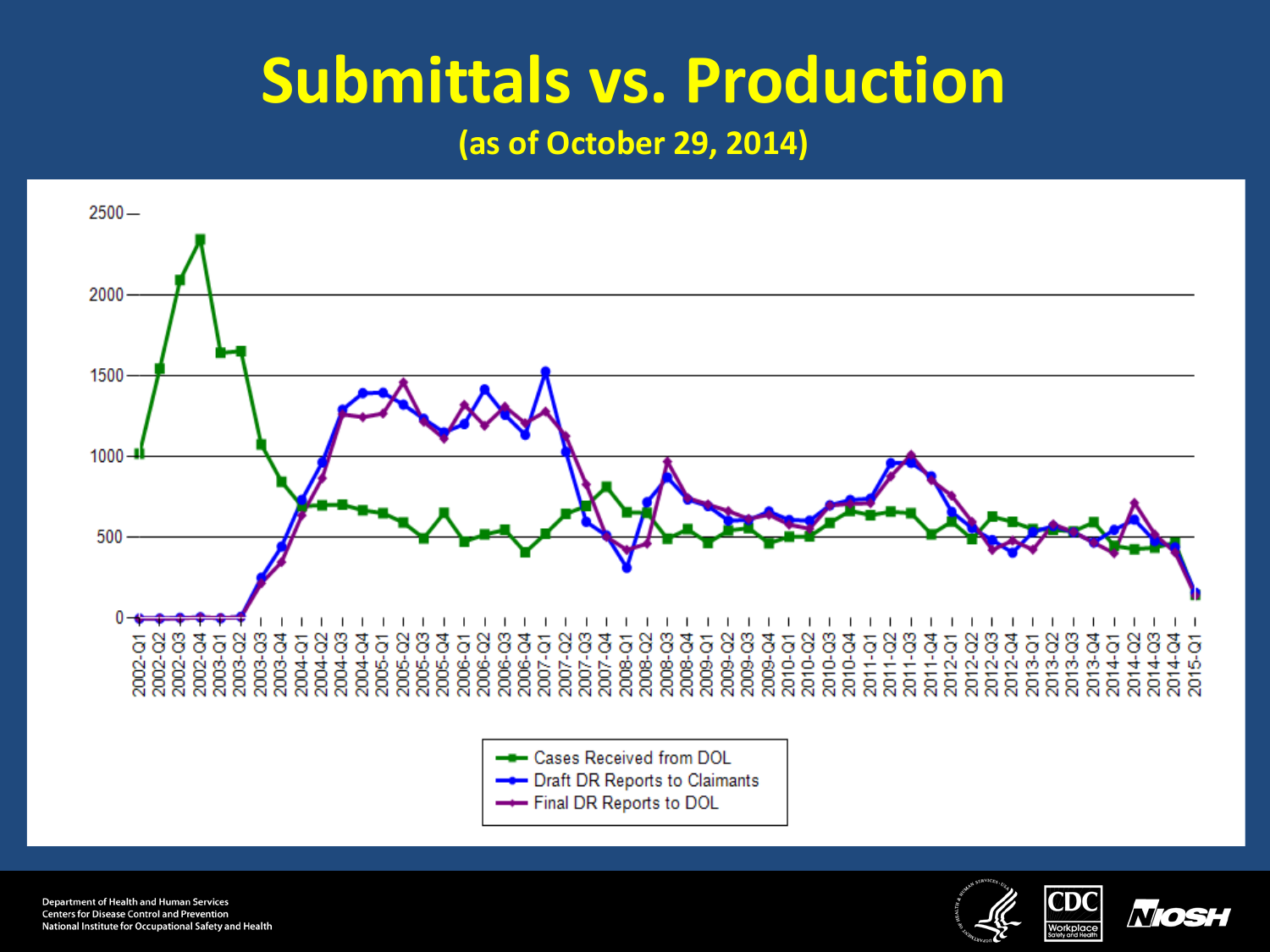# **Status of First 5,000 Claims**

**(as of October 29, 2014)** 

- **4,886 claims at DOL**
	- **264 pulled for DOL issues**
	- **393 pulled for SEC**
	- **4,229 submitted with DR**
- **95 claims at NIOSH**
	- **82 administratively closed**
	- **3 DRs with claimants (DOL reworks/reinstated within past year)**
	- **10 DRs in process (DOL reworks/reinstated within past year)**
- **19 claim numbers deleted**



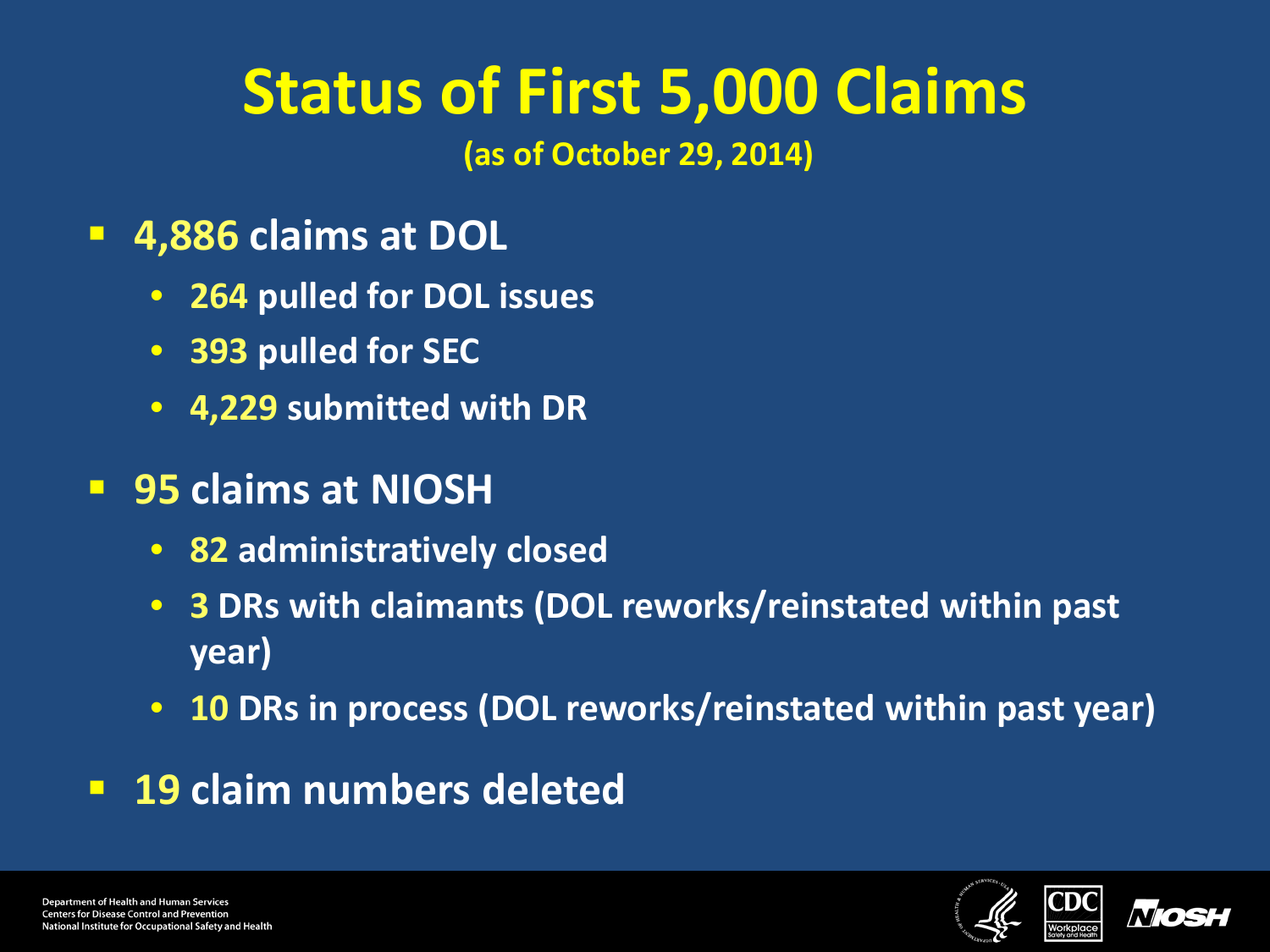# **Status of First 10,000 Claims**

**(as of October 29, 2014)** 

- **9,798 claims at DOL**
	- **439 pulled for DOL issues**
	- **1,027 pulled for SEC**
	- **8,332 submitted with DR**
- **172 claims at NIOSH**
	- **146 administratively closed**
	- **6 DRs with claimants (0 initial; 6 DOL reworks within past year)**
	- **20 DRs in process (3 initial; 17 DOL reworks within past year)**
- **30 claim numbers deleted**



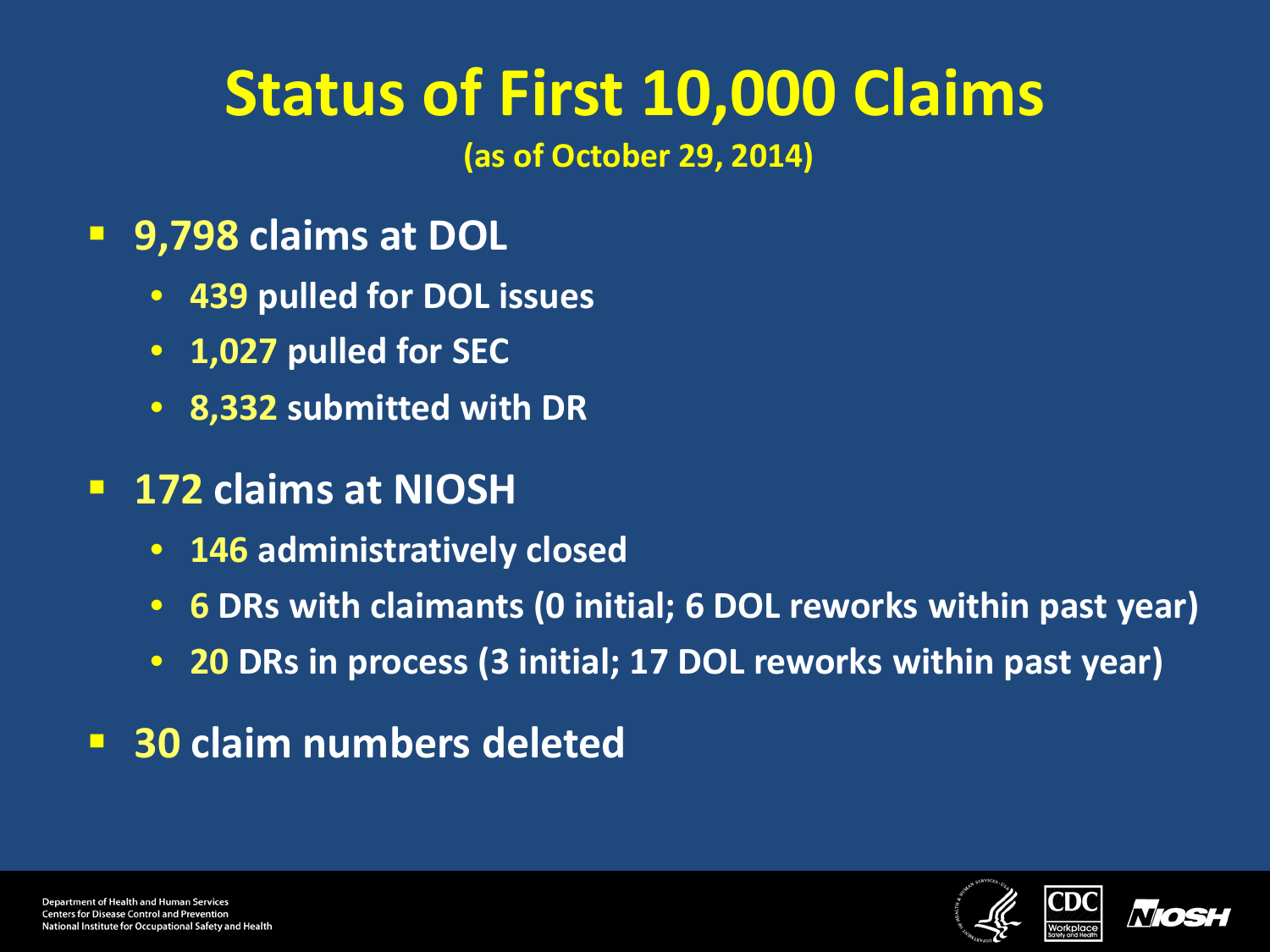#### **DOE Response to Requests for Exposure Records (as of October 28, 2014)**

**Number of outstanding requests** 256

**Dutstanding requests > 60 days** 33





**Department of Health and Human Services Centers for Disease Control and Prevention** National Institute for Occupational Safety and Health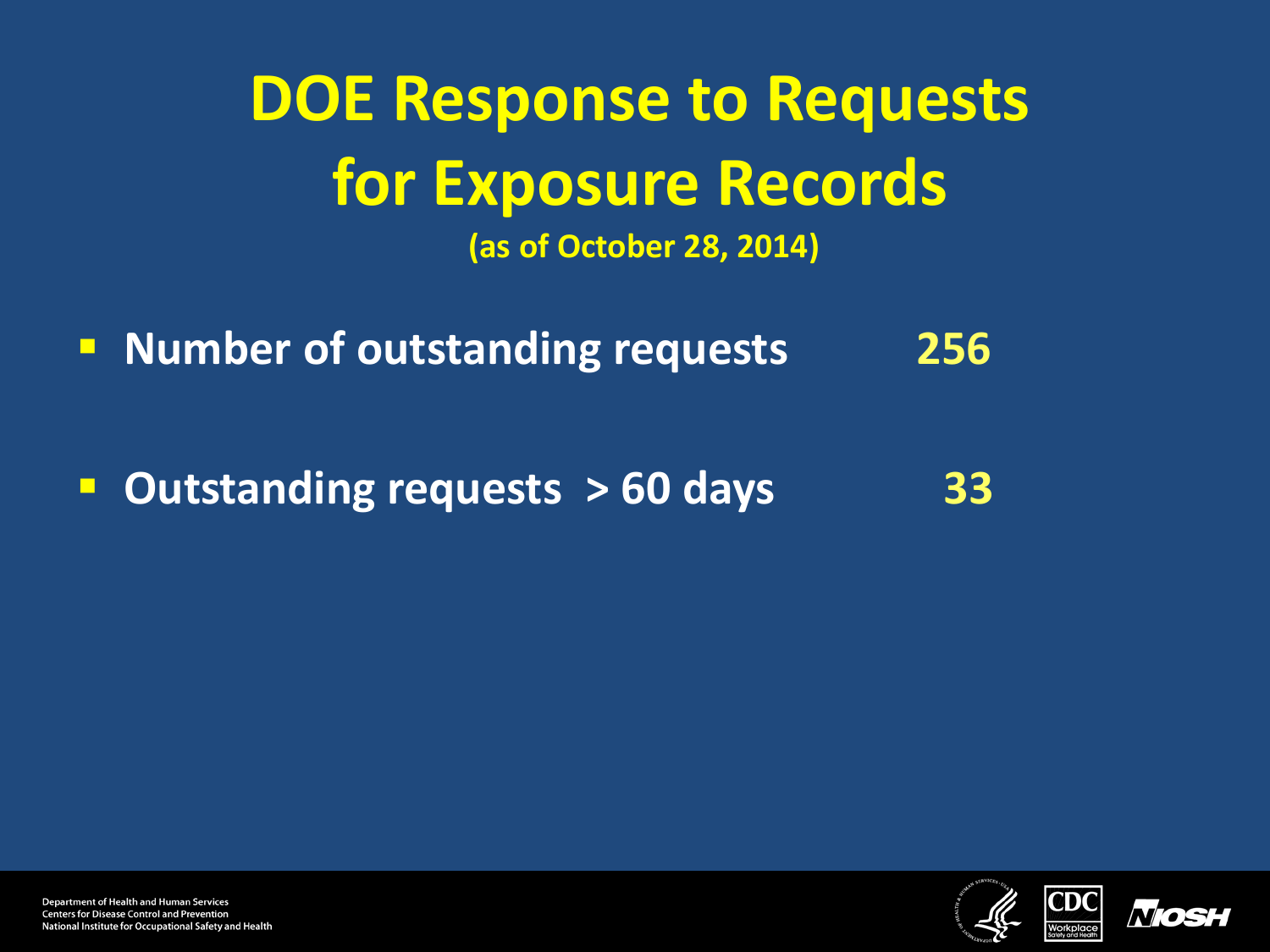# **SEC Summary Table**

**(October 28, 2014)**

|                | <b>Petitions received</b>                                                 |                         |                      |
|----------------|---------------------------------------------------------------------------|-------------------------|----------------------|
| $\blacksquare$ | <b>Petitions in qualification process</b>                                 |                         | $\vert \Delta \vert$ |
| $\blacksquare$ | <b>Petitions qualified for evaluation</b>                                 |                         | 133                  |
|                | <b>NIOSH evaluation in progress</b><br>$\bullet$                          | $\overline{\mathbf{2}}$ |                      |
|                | <b>NIOSH evaluation completed</b><br>$\overline{\bullet}$ .               | 131                     |                      |
|                | - SEC Evaluation Reports<br>with the Advisory Board<br>for recommendation | <b>10</b>               |                      |
|                |                                                                           |                         |                      |

**Petitions not qualifying for evaluation 85**

**Note: Petitions not qualifying include five petitions received prior to the rule becoming final and Petition SEC-00034, which the site was de-listed.**